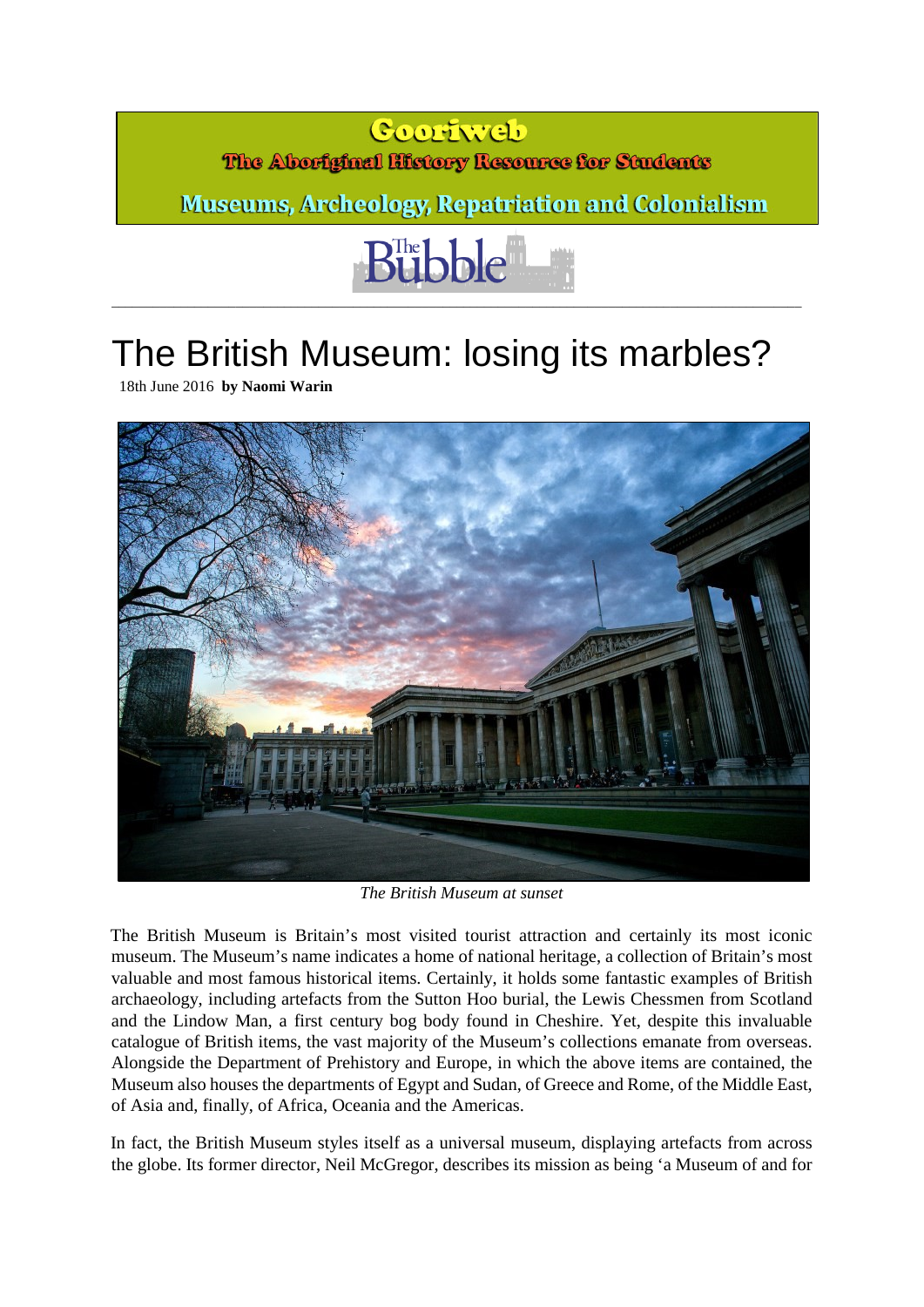the World, making the knowledge and culture of the whole of humanity open and available to all.' It is for this reason that the Museum aims to show such a diverse range of objects from every continent. By doing so, universal museums such as the British Museum and the Louvre in Paris provide valuable opportunities for comparison between civilisations. For example, it is possible to evaluate what people in different areas of the world were creating at any one time, and what similarities and differences there are in design. A new collaboration between the British Museum and the Google Cultural Institute emphasises this mission. On the special microsite, fittingly called ['The Museum of the World',](https://britishmuseum.withgoogle.com/) users can click on an object to find out how it relates to other artefacts across time and space. But as well as demonstrating the interconnected nature of our world's cultures, universal museums also aim to make their collections available to as many people as possible. Looking to fulfil this mission, the British Museum loans its artefacts both nationally and globally so that they can reach a wider audience.

The Museum's collaboration with Google is another way of doing this. As well as the new microsite, users can also tour the Museum's collections on Street View. This new initiative makes the British Museum more accessible than ever, meaning that anyone in the world can view its exhibits, provided they have access to a computer or mobile device.

However, the concept of the universal museum is met by scepticism from some quarters. George Abungu, the former director of the National Museums of Kenya, argues that universal values are 'a way of refusing to engage in dialogue around the issue of repatriation.' He touches on a sensitive subject, for the British Museum has long been engaged in a battle to retain its foreign collections. The most famous repatriation case is that of the Elgin Marbles, a collection of classical Greek marble sculptures that were originally part of the Parthenon in Athens. They were removed to Britain by Lord Elgin, who controversially obtained a permit from the local Ottoman authorities. Even at the time Elgin's actions divided opinion, with Lord Byron attacking him in verse, writing that the antiquities of Greece had been 'defac'd by British hands.' Since then there has been a continuous debate over the rightful ownership of the marbles – Britain argues that they were obtained legally and saved from likely destruction, while Greece maintains that Elgin had no right to take the marbles, that they are part of Greece's cultural heritage and that they should be displayed in their original context. The case has taken on a new prominence recently, with celebrity lawyer Amal Clooney championing the cause but, despite UNESCO offering to mediate in 2014, the British Museum refuses to engage in talks to resolve the dispute.

While the spotlight is firmly on the Elgin Marbles and other high profile requisition cases such as the Benin Bronzes, other claims go relatively unnoticed in the British press. Take the example of the Gweagal clan in New South Wales, Australia, who are campaigning for the return of a bark shield from the British Museum, among other artefacts. Rodney Kelly claims that the shield belonged to his sixth-great-grandfather, Cooma, a Gweagal warrior who fought against Captain Cook and his men when they landed at Botany Bay in 1770. He not only claims that the shield was stolen illegally by Cook, but says that a hole in the shield was made by a bullet fired by the British invaders. For this reason, the shield, alongside many other contested artefacts, is seen as a relic of British imperialism – for Australia, the Gweagal Shield is inextricably linked with the colonial experience and its retention by the British Museum is considered as modern-day cultural imperialism.

The Gweagal clan are by no means alone in their restitution claims – more and more countries are campaigning for the return of items which originated on their land. Each case is unique and complex and there are never any simple answers. For example, many cultural groups from which objects were taken no longer exist and it is not clear to whom they should be restored. Yet the Gweagal case highlights the reasons why the British Museum must find a new approach to requisition